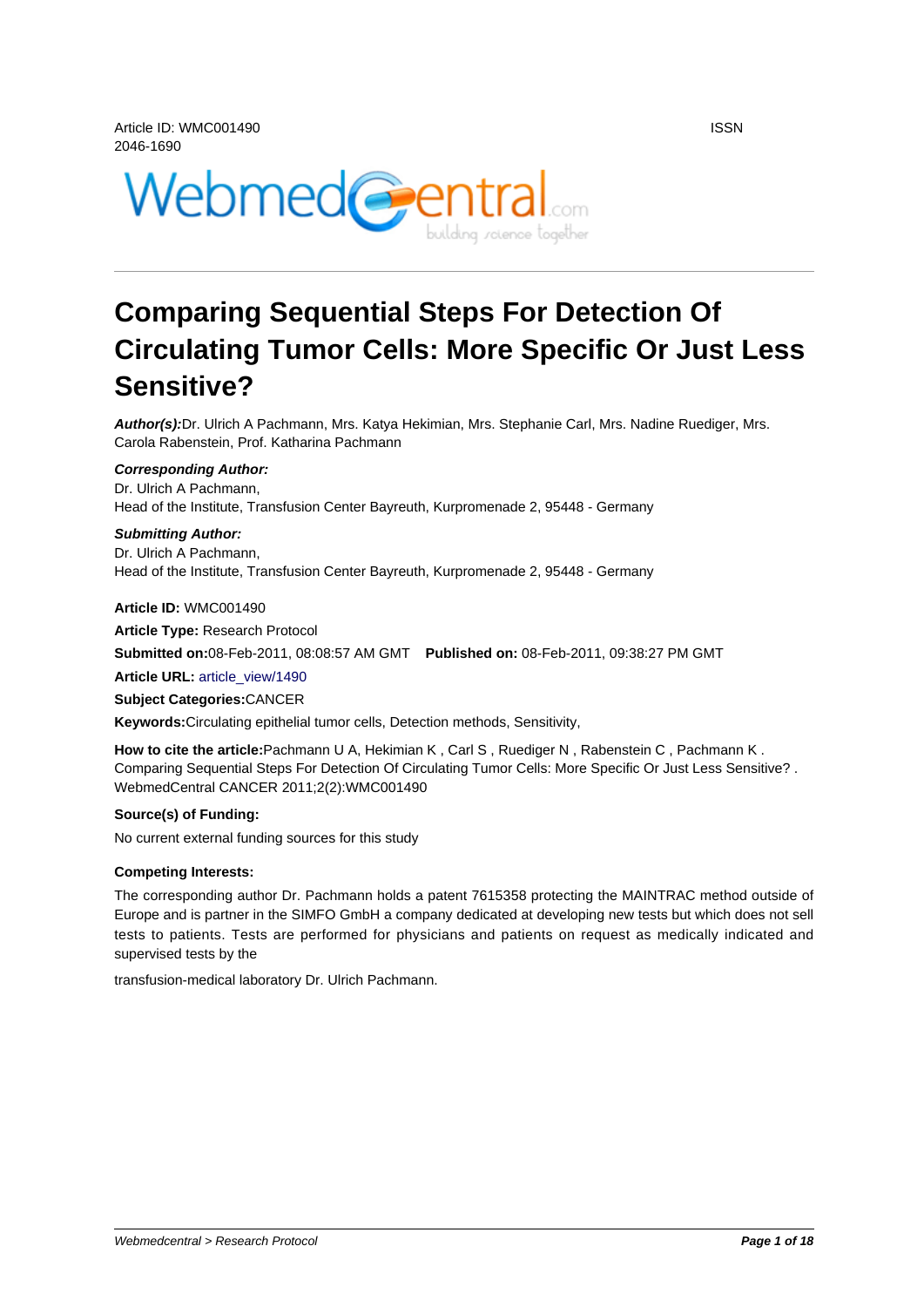# **Comparing Sequential Steps For Detection Of Circulating Tumor Cells: More Specific Or Just Less Sensitive?**

### Abstract

Background: We compared two surface epithelial antigen (EpCAM)-based approaches for the detection of breast cancer cells present in the circulation.

Methods: Blood from 20 breast cancer patients was drawn into standard blood collection tubes (SBCT) and of 7 of these additionally into CellSave® tubes. After erythrocyte lysis of the samples from both systems, cells were stained with FITC-anti-EpCAM and propidium iodide, quantified with an automated microscope and intact cells counted.

Results: EpCAM-positive events from 1ml of blood ranged between 2051 and 28875/ml and from SBCT (MAINTRAC® approach) as compared to between 97 and 2343/ml from the CellSave® tubes, indicating a more than 10-fold reduction in EpCAM accessibility by the preservative. Duplicate cell preparations showed a high correlation of R<sup>2</sup>=0.89 (MAINTRAC®) from SBCT vs. a moderate correlation of  $R^2$ =0.81 from CellSave® tubes, but a good correlation  $(R^2=0.91)$  between the events detected from both systems.

Between 1/2 and 1/5 of the positive events were viable cells in the MAINTRAC® approach with unequivocal morphology, and a good  $(R^2=0.89)$  correlation to total events; by contrast, 1/10 to less than 1/100 of the events in the CellSave® tubes were perhaps cells with equivocal morphology no correlation to total events most positive events being non-recognizable cells. Still 30 to 100-fold more cells were recovered than with the CellTrack® Analyzer.

Conclusions: The approach without fixative detects considerably more EpCAM-positive events with good cell morphology as compared to the CellSave® fixation where cell morphology is poor. Magnetic bead enrichment further reduces the number of retrieved cells.

# Background

Solid malignant tumors are one of the most frequent

causes of death in the developed world. Yet it is rarely the primary tumor which determines the fate of the patient; rather, it is the development of metastases arising from cells that must have left the tumor and reached their final destination via the peripheral blood. The dissemination of epithelial tumor cells from the primary tumor to secondary sites is one of several critical steps in cancer progression and the dissociation of tumor cells from the primary lesion is driven by different factors, including accumulated multiple genetic and epigenetic changes underlying the disorganization of tissue morphology and uncontrolled growth [1]. Additional genomic events may increase invasiveness of the tumor cells, which can subsequently progress to form metastases [2].

The presence of circulating tumor cells in the bloodstream of cancer patients was recognized over a century ago in autopsies of patients who died from a high tumor load [3]. Later, in animals implanted with experimental tumors, cells were seen to be released into the blood [4], and it was shown that trauma produces an increased release of tumor cells and an increase in metastases  $[5]$ . 1x10 $<sup>5</sup>$ cells were calculated</sup> to be released per day in a highly metastatic tumor system chosen because it exhibited rapid hematogenous spread and a reproducible pattern of growth and development of metastases in about twelve days. Cell release may, however, be considerably lower in slower growing natural tumors. Subsequently, cells seeded into the circulation have been detected by many different groups in different tumors using nucleic acid-based methods [6,7,8,9,10] and cytometric methods [11,12,13,14,15,16,17] as reviewed by Seung Il Kim, Hyo-Il Jung [18], but the number of cells detected by different methods and at different stages of tumor development is still a matter of debate.

Due to the epithelial nature of most solid tumors, circulating tumor cells can be enriched/identified in peripheral blood using the expression of EpCAM, a molecule that is expressed on normal epithelial cells and shows a high level of expression on a variety of carcinomas [19]. Because of their easy accessibility, these cells would be an ideal tool for disease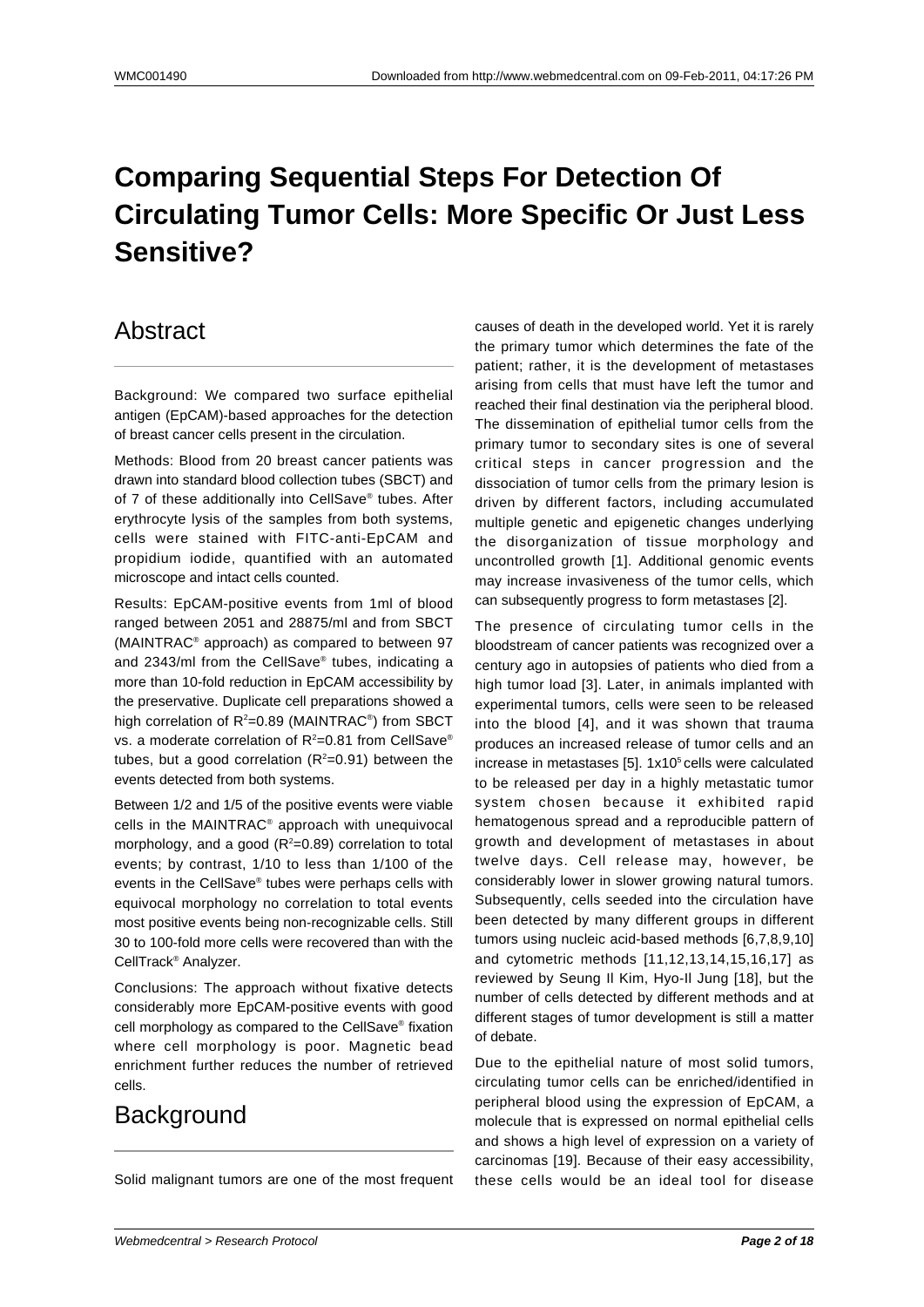surveillance. Here we analyze in detail the different steps of two methods, the CellSearch® system and the MAINTRAC® approach, in which the detection of epithelial cells in blood is based on the expression of the adhesion receptor EpCAM on cells from tumor patients circulating in peripheral blood. In the CellSearch® system, cells are aspirated into proprietary designed tubes containing a non-specified stabilizer and subsequently anti-EpCAM magnetic beads binding to surface EpCam epitopes are used for cell enrichment. In the MAINTRAC® approach, cells suspect of tumor origin are detected only by EpCAM expression using fluorochrome tagged anti-EpCAM and quantified.

#### Methods

From 7 patients 7.5 ml of blood were collected into proprietary designed tubes containing a non-specified stabilizer (CellSearch® ) and from the same 7 patients and from 13 further patients into 2.5ml standard blood collection tubes (SBCT) according to ethics committee approval, and analyzed using the previously described microfluorimetric method. The assay method, stability of the sample and reproducibility has been described extensively [15]. In short, in order to compensate for shipping delays 1ml of each sample was subjected to red blood cell lysis on day 2 after blood collection (with usually 95% viability) using 10 ml of erythrocyte lysis solution (Qiagen, Hilden, Germany) for 10 minutes in the cold, spun down at 700 g and re-diluted in 1 ml of PBS. 10 µl of fluorescein isothiocyanate (FITC)-conjugated mouse anti-human epithelial antibody (EpCAM or synonym HEA) (Milteny, Bergisch Gladbach Germany) and 1 µl of Propidium Iodide (PI) were added to 100 µl of cell suspension, incubated for 15 minutes in the dark, readjusted to 1 ml and a defined volume of the cell suspension was applied to wells of ELISA plates and cells were measured using image analysis in the ScanR (Olympus, Munich, Germany) collecting the FITC-antiEpCAM and the PI fluorescence. Values are displayed in scatter grams and histograms and enable the user to locate cells contained within the positive population for visual examination and to take photos and fluoromicrographs. Illustration 1 depicts an example of the procedure. Cells were then visually inspected looking for nuclear propidium iodide (PI) and EpCAM staining in cells from the CellSave® tubes and for PI exclusion (PI entering dying cells due to membrane permeability), and exclusive surface EpCAM staining in cells from the MAINTRAC® approach. Statistical analyses were performed using the SPSS program, version 16.1.

## Results

First, we investigated the amount of EpCAM epitopes accessible on unfixed cells as compared to the cells fixed in the CellSave® tubes using FITC-anti-EpCAM antibodies. From each patient blood sample two separate preparations were performed and compared. Samples aspirated into tubes containing the cell stabilizing reagent (CellSave® ) were stained after red blood cell lysis in the same way as the cells from normal blood count tubes and the number of FITC-positive events was determined. 20 patients were studied from unfixed samples. The number of positive events detected was 10-20-fold higher (range 2051 to 28875/ml for the five patients used for direct comparison) than in the samples aspirated into CellSave® tubes (5pts) (range 97 to 2343) indicating an extensive loss of accessible epitopes (Illustration 2).

The correlation between duplicate preparations from the blood count tubes was considerably higher ( $R^2$  = 0.89, slope 1.09x) (Illustration 3a) than between duplicate preparations from the same patients from CellSave<sup>®</sup> tubes ( $R^2 = 0.81$ , slope 0.4x) (Illustration 3b)) the slope indicating that numbers were highly concordant for duplicate samples from SBCT (the MAINTRAC® approach) but less so for samples from the CellSave® tubes. Positive events retrieved from individual patients showed, however, a good correlation ( $R^2$  = 0.91) between SBCT and CellSave<sup>®</sup> tubes, indicating that comparable structures are detected in both approaches (Illustration 4).

The positive events in both approaches were subsequently visually inspected and categorized into discernible cells and cell debris among the events from CellSave® tubes and into live cells without nuclear stain and dead cells (positive nuclear staining due to permeable membrane) and debris among the positive signals from SBCT. Typical galleries generated according to size and staining from duplicate samples of one patient provided by the automated microscope from both approaches are shown in Illustration 5. 21 of 29 events from the live gate of the first preparation of the MAINTRAC® approach were viable cells (35 more events were gated in the dead cell gate), whereas none of the three events from the same patient from the CellSave® tube can be regarded as a cell. 26 of 36 events of the second preparation of the same patient from the MAINTRAC® approach defined by the automated microscope as live gate clearly are live cells, whereas the two events from the panel defined as cell-like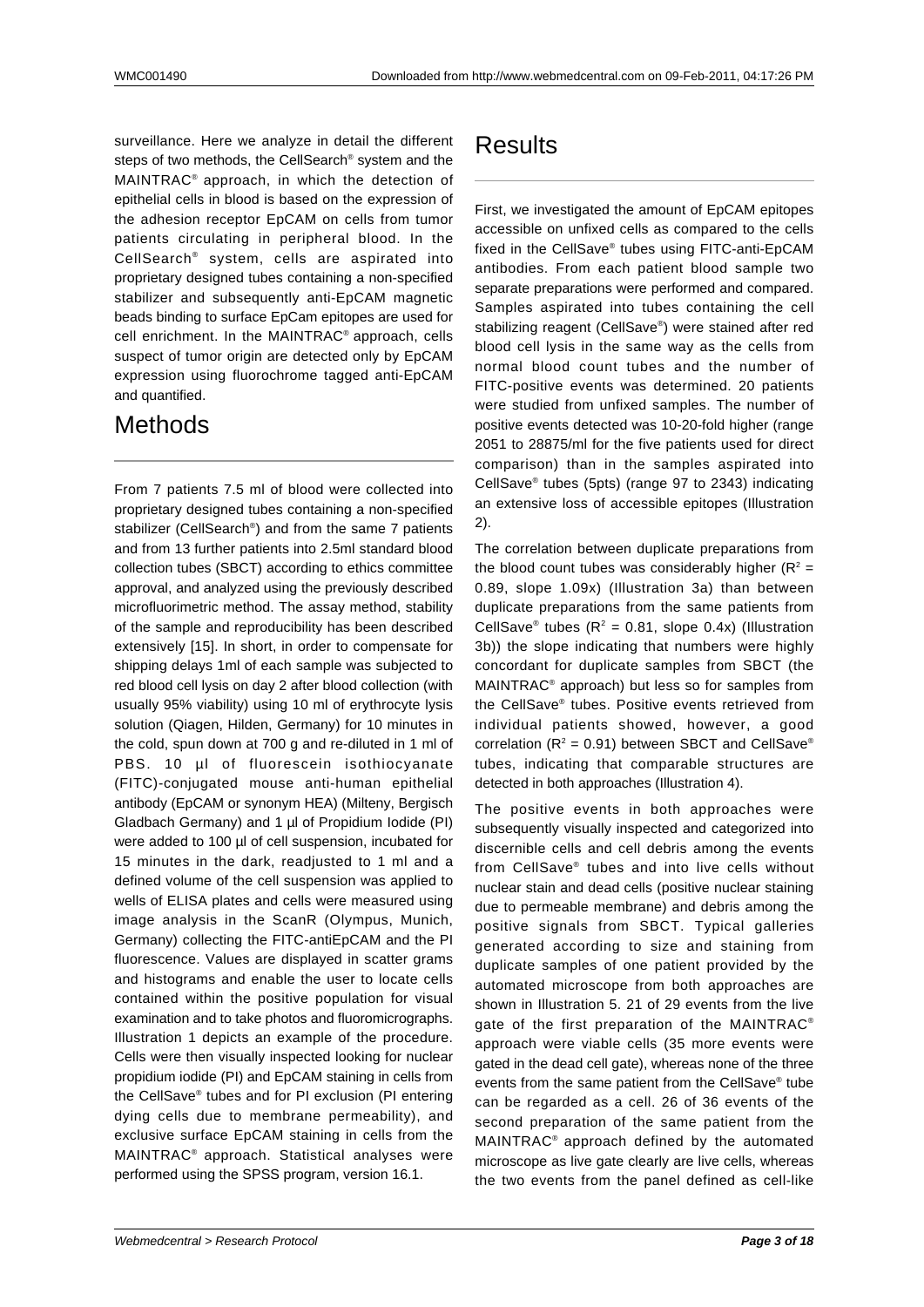elements according to size and FITC and PI staining (permeable cell membrane due to fixation) from the second preparation from the CellSave® tube might be categorized as cells but with the same poor morphology as shown in the official press release from the company.

Viable cells from the MAINTRAC® approach amounted to 1/2 to 1/5 of all FITC-positive events, with the rest being mostly dead cells or some cell debris. The good correlation between all positive events and live cells  $(R<sup>2</sup>)$ = 0.95) (Illustration 6a) indicates that in this approach a high proportion of the detected events are, indeed, cells. In contrast, the number of events definable as cells from the CellSave® tubes varied between non-detectable and 97 cells/ml and they amounted to between 1/10 and less than 1/100 of the total FITC-positive events. There was a very poor correlation between all events and discernable cells (Illustration 6b), indicating that most FITC-positive events are not intact cells. Determination of live cells from the duplicate preparation from the MAINTRAC® approach resulted in a higher variation than total events but the correlation between the duplicate analyses was still fairly good (Illustration 7a)  $(R^2=$ 0.88); by contrast, in the duplicate analyses from CellSave® tubes only in one patient with high values did both analyses yield comparably high numbers of cells (Illustration 7b). The number of cellular elements recovered from the CellSave® tubes was less than 1/100 from that recovered from the SBCT (Illustration 8a). If the number of live EpCAM-positive cells as determined from the SBCT tubes and the visually identifiable cells from the CellSave® tubes from individual patients were compared, there was no correlation between these two values (Illustration 8b).

Finally, an analysis done on samples of the same patients from a commercial laboratory using the CellSearch® system retrieved 1, 3 and 18/7.5 ml cells in three of the 5 samples whereas in the two other samples no cells were detected.. Therefore, even if no enrichment procedures and only staining with anti-EpCAM had been used, cellular elements from only 1ml of blood with morphology quite comparable to that shown as typical cells by the CellSearch® system (CellSearch™ Circulating Tumor Cell (CTC) Test) would have been detected. This is still about 10-fold more than what was detected using the CellSearch® approach.

The increasing loss of information during the different steps is depicted in Illustration 9, showing the loss was significant in both the fixation and the analysis step but was highest from the total events to the definition of cellular elements.

# **Conclusions**

The question regarding the number of cells dissociating from solid tumors over time [20], their potential to survive in the bloodstream [5,21] or in remote loci [17,22] has not yet been solved. This is due to the considerable differences in the numbers detected by different approaches. Different pre-analytical and analytical influences must be considered.

It has been shown that in the pre-analytic phase, time and temperature of storing the samples of blood or bone marrow may play a role [23]. In previous studies we have shown that the number of epithelial antigen-positive cells remains constant even when the samples are stored up to 7 days at room temperature [15]. However, because of increasing deterioration and the loss of white blood cells, samples were processed no later than after 48 hrs of storage in standard blood count tubes without preservative in order to compensate for shipping delay. At that time white blood cells still were <90% viable.

Components of blood, such as proteins and platelets, may influence the retrieval of cells from whole blood. Thus tumor cell spiking into isolated white blood cell buffy coat resulted in reasonable variation in RT-PCR detection, whereas spiking into blood samples resulted in a considerable quantitative and qualitative variation between laboratories [24].

Separation of the cells in question from the remnant blood components is another critical point. Density gradient separation has been shown to reduce the detection of circulating tumor cells as compared to magnetic bead enrichment [25] or cell filtration [26].

Separation methods based on EpCAM expression distinguishing tumor cells derived from epithelial tumors from blood cells are dependent on the amount of EpCAM present on the cell surface. Preservatives used to stabilize the cells may influence the retrieval rate because most fixatives have been shown to either reduce the accessibility of surface antigens or destroy antigenic epitopes [27,28].

In the present work, we have compared different steps of two methods based on EpCAM expression but differing substantially in results: the CellSearch® and MAINTRAC® approaches.

In the MAINTRAC® approach, blood is drawn into SBCT containing EDTA (ethylendiamine tetra acid) as an anticoagulant and no other preservative. In contrast, in the CellSearch® system cells are aspirated into proprietary designed tubes containing a non-specified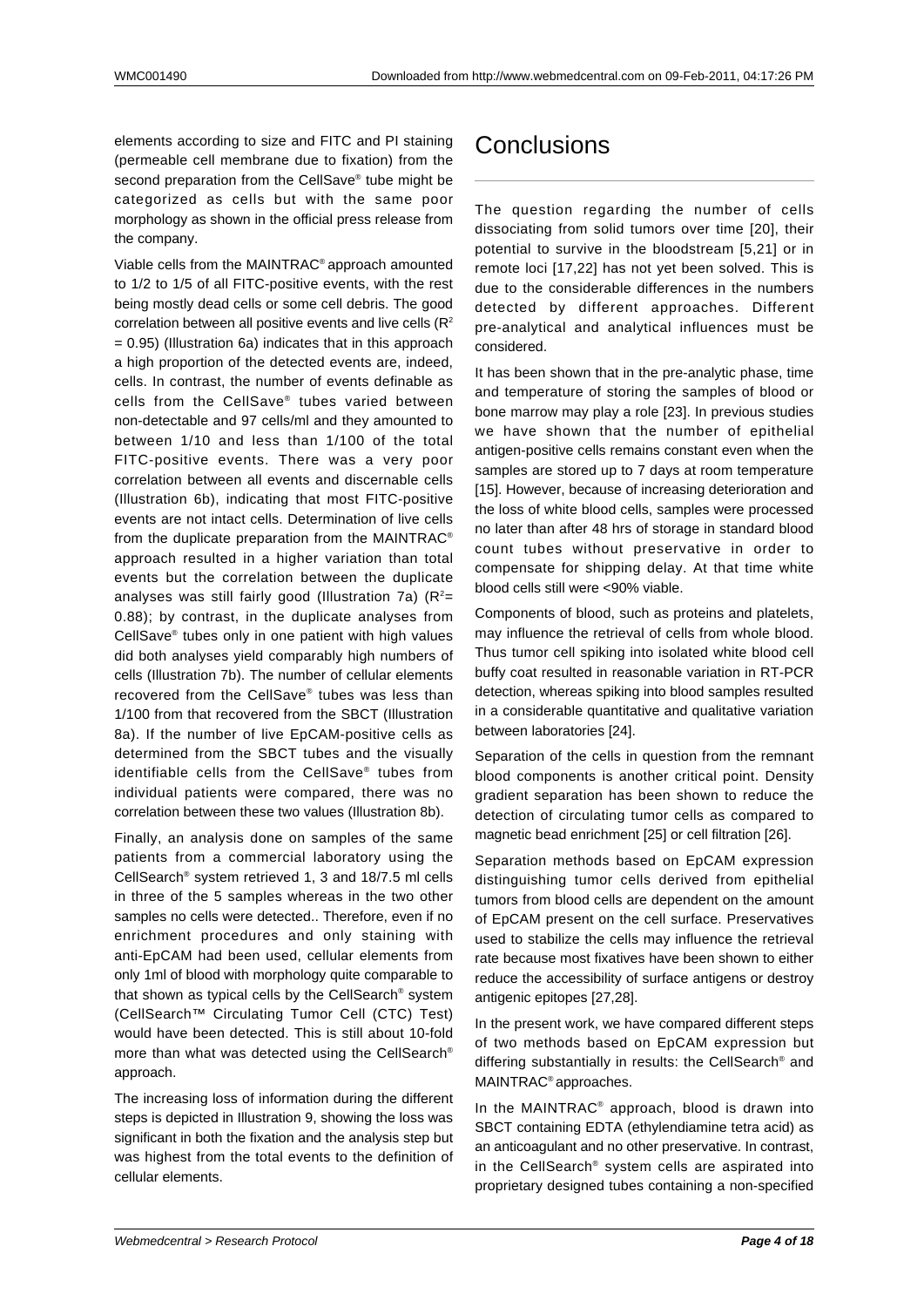stabilizer. We could clearly show that in samples from CellSave® tubes the number of events staining positive for EpCAM was more than tenfold reduced as compared to samples from standard blood count tubes from the same patients stained with the same anti-EpCAM antibody. Reproducibility of duplicate preparations from the same sample was higher from standard blood count tubes (CV < 10%,  $R^2$  = 0.89) as compared to CellSave® tubes (CV about 90%,  $R^2$ = 0.81); however, with a slope indicating a high concordance of values in the MAINTRAC® approach but less well conformance in duplicate preparations from the CellSave® tubes. The correlation between positive events detected by both methods remained high and this correlation between the positive events in both approaches indicates that comparable events are detected. Thus, even if the comparison is based only on a low number of patients´ samples this signifies that results will not change even in a comparison of a higher number of patients. The stabilizer included in the CellSave® tubes obviously leads to a reduction in the accessibility of the respective epitopes. In earlier publications by the same research group before using the stabilizer, frequencies of circulating tumor cells were reported [21,29,30] which were higher than presently with the CellSave® tubes [31]..

Not all positive events are, however, intact cells. Therefore, the automated microscope was programmed to retrieve events of cell size. Only vital cells were counted from the MAINTRAC® approach, whereas all cell-like elements were analyzed from the CellSave® tubes. In the MAINTRAC® approach there was a high correlation between positive events and vital cells. The fraction of EpCAM-positive events that are dying cells or cell debris is obviously dependent upon the current therapy of the patient. Live and dead cells could be clearly distinguished and in transmitted light a nucleus could unequivocally be allocated to every vital cell. In contrast, a very high fraction of the positive events from the CellSave® tubes were particles no longer identifiable as cells. This indicates that in addition to reducing the accessibility of the antigen the preservative also destroys cell morphology and this is now also recognized by the developer of this technique [32]. And, although there was still a good correlation between both methods with respect to positive events, this correlation was largely lost when comparing positive events to discernable cells from the CellSave® tubes as well as between the MAINTRAC® and the CellSave® approach.

Thus it seems that destruction of cell morphology is a pivotal step leading to poor retrieval of epithelial tumor cells from blood by the CellSearch® approach.

In the CellSearch<sup>®</sup> system then follows the magnetic bead enrichment. Cell capture is dependent upon expression and accessibility of the target antigens [33], and the spiking of tumor cell line cells used as model systems to determine the sensitivity of different methods may not provide an adequate comparison since cell line cells may have much higher surface antigen expression and differ considerably in size, density and stability from circulating tumor cells. Another reason for ineffective retrieval of circulating tumor cells by magnetic bead enrichment in patients may be low surface expression of the target epithelial antigen on circulating tumor cells [34] as compared to primary tissue or cell line cells which is additionally reduced by the fixation process. EpCAM is reported to be frequently downregulated in circulating tumor cells [35]. Indeed, the cells we detected had only part of the cell surface staining positive for EpCAM frequently appearing as a "cap", possibly due to epithelial/mesenchymal transition processes postulated to be a basic trait of metastasis formation [36] or masking of the relevant epitopes in blood for example due to differential glycosylation [37,38]. Comparing non-enriched samples and those with positive magnetic enrichment revealed an additional significant loss of events [39]. Negative enrichment [40] results in higher numbers of tumor cells and a higher frequency of positive results than positive immunomagnetic selection [41].

Therefore, the retrieval of cells from epithelial tumors from the peripheral blood of patients is dependent upon methodological conditions and an optimal approach will be the one with the least interference with the composition of cell populations under investigation. In the future, only the recovery of a high proportion of the tumor cells present in the circulation will enable determination of the heterogeneity of these cells and their molecular properties, thereby providing the opportunity to further investigate the preconditions necessary for metastasis formation.

### References

1.Fearon ER, Vogelstein B. A genetic model for colorectal tumorigenesis. Cell 1990; 61(5): 759-767.

2.Klein CA. From single disseminated tumor cells to metastasis insights from molecular genetic analyses of single cells. Verh Dtsch Ges Pathol 2003; 87: 158-164. 3.Ashworth TR. A case of cancer in which cells similar to those in the tumours were seen in the blood after death. Aust Med J 1869; 14: 146-149.

4.Romsdahl MM, McGrath R, Hoppe E, McGrew E.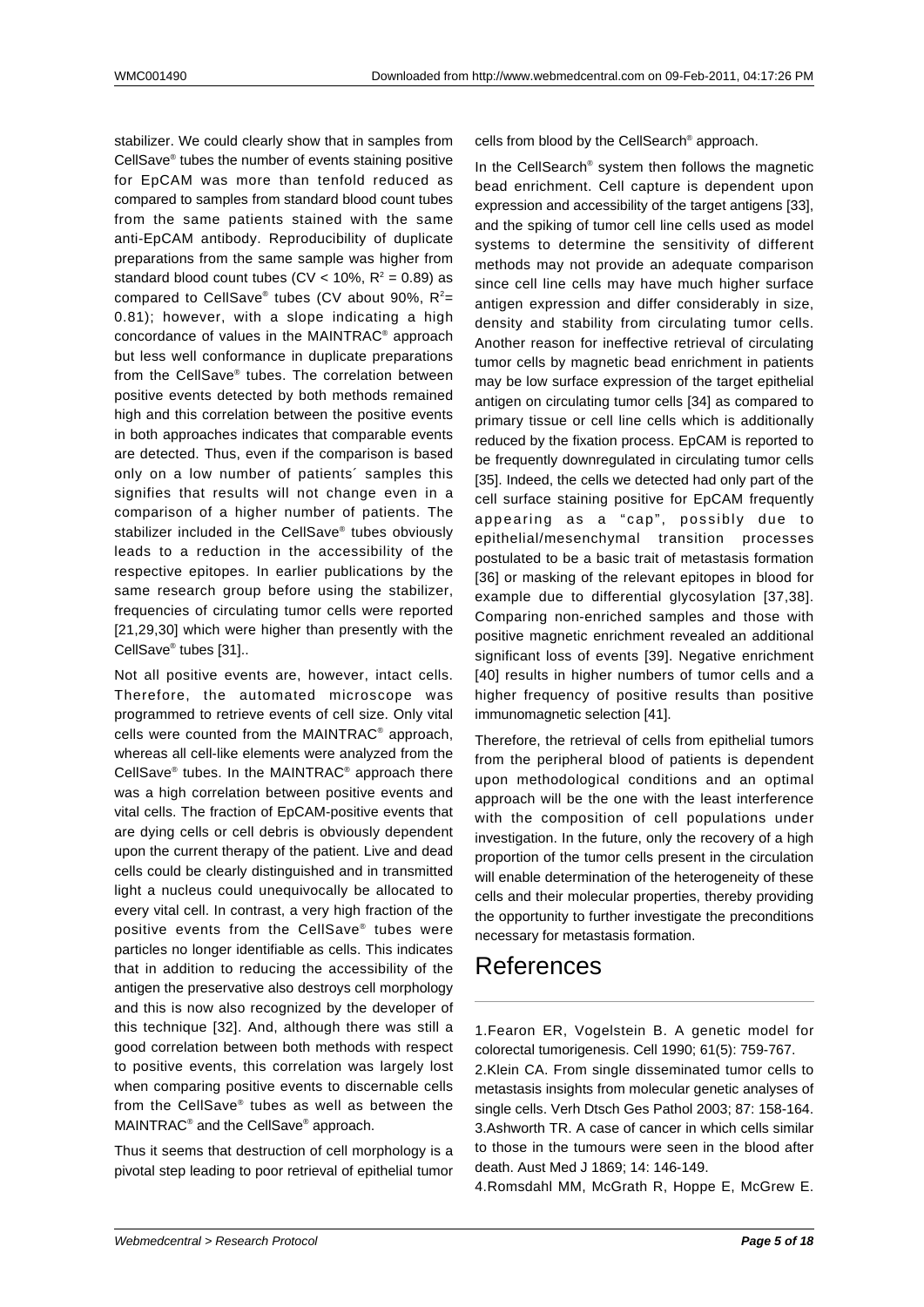Experimental Model for the Studies of Tumor Cells in the Blood. Acta Cytol 1965; 9: 141-145.

5.Liotta LA, Kleinerman J, Saldel GM. The Significance of Hematogenous Tumor Cell Clumps in the Metastatic Process. Cancer Res 1976; 36(3): 889-894.

6.Aerts J, Wynendaele W, Paridaens R, Christiaens MR, van den Bogaert W, van Oosterom AT, Vendekerckhove F. A real-time quantitative reverse transcriptase polymerase chain reaction (RT-PCR) to detect breast carcinoma cells in peripheral blood. Ann Oncol 2001; 12(1): 39-46.

7.Mostert B, Sleijfer S, Foekens JA. Gratama JW. Circulating tumor cells (CTCs): detection methods and their clinical relevance in breast cancer. Cancer Treat Rev 2009; 35(5): 463-474.

8.Bozionellou V, Mavroudis D, Perraki M, Papadopoulos S, Apostolaki S, Stathopoulos E, Stathopoulou A, Lianidou E, Georgoulias V. Trastuzumab administration can effectively target chemotherapy-resistant cytokeratin-19 messenger RNA-positive tumor cells in the peripheral blood and bone marrow of patients with breast cancer. Clin Cancer Res 2004; 10(24): 8185-8194.

9.Hauch S, Zimmermann S, Lankiewicz S, Zieglschmid V, Böcher O, Albert WH. The clinical significance of circulating tumour cells in breast cancer and colorectal cancer patients. Anticancer Res 2007; 27(3A): 1337-1341.

10.Xenidis N, Perraki M, Kafousi M, Apostolaki S, Bolonaki I, Stathopoulou A, Kalbakis K, Androulakis N, Kouroussis C, Pallis T, Christophylakis C, Argyraki K, Lianidou ES, Stathopoulos S, Georgoulias V, Mavroudis D. Predictive and prognostic value of peripheral blood cytokeratin-19 mRNA-positive cells detected by real-time polymerase chain reaction in node-negative breast cancer patients. J Clin Oncol 2006; 24(23): 3756-3762.

11.Cristofanilli M, Budd GT, Ellis MJ, Stopeck A, Matera J, Miller MC, Reuben JM, Doyle GV, Allard WJ, Terstappen LW, Hayes DF. Circulating tumor cells, disease progression, and survival in metastatic breast cancer. N Engl J Med 2004; 351(8): 781-791.

12.Riethdorf S, Fritsche H, Muller V, Rau T, Schindlbeck C, Rack B, Janni W, Coith C, Beck K, Jänicke F, Jackson S, Gornet T, Cristofanilli M, Pantel K. Detection of circulating tumor cells in peripheral blood of patients with metastatic breast cancer: a validation study of the Cell Search system. Clin Cancer Res 2007; 13(3): 920-928.

13.Nagrath S, Sequist LV, Maheswaran S, Bell DW, Irimia D, Ulkus L, Smith MR, Kwak EL, Digumarthy S, Muzikansky A, Ryan P, Balis UJ, Tompkins RG, Haber DA, Toner M. Isolation of rare circulating tumour cells in cancer patients by microchip technology. Nature 2007; 450(7173): 1235-1239.

14.Lu J, Fan T, Zhao Q, Zeng W, Zaslavsky E, Chen JJ, Frohman MA, Golightly MG, Madajewicz S, Chen WT. Isolation of circulating epithelial and tumor progenitor cells with an invasive phenotype from breast cancer patients. Int J Caner 2010; 126(3): 669-683.

15.Pachmann K, Clement JH, Schneider CP, Willen B, Camara O, Pachmann U, Höffken K. Standardized quantification of circulating peripheral tumor cells from lung and breast cancer. Clin Chem Lab Med 2005; 43(6): 617-627.

16.Zheng S, Lin H, Liu JQ, Balic M, Datar R, Cote RJ, Tai YC. Membrane microfilter device for selective capture, electrolysis and genomic analysis of human circulating tumor cells. J Chromatogr A 2007; 1162(2): 154-161.

17.Pantel K, Alix-Panabieres C. The clinical significance of circulating tumor cells. Nat Clin Pract Oncol 2007; 4(2): 62-63.

18.Kim SI, Jung HI. Circulating Tumor Cells: Detection Methods and Potential Clinical Application in Breast Cancer. J Breast Cancer 2010; 10(2): 125-131.

19.Trzpis M, McLaughlin PM, de Leij LM, Harmsen MC. Epithelial cell adhesion molecule: more than a carcinoma marker and adhesion molecule. Am J Pathol 2007; 171(2): 386-395.

20.Lin H, Balic M, Zheng S, Datar R, Cote RJ. Disseminated and circulating tumor cells: Role in effective cancer management. Crit Rev Oncol Hematol 2011; 77(1): 1-11.

21.Meng, S, Tripathy D, Frenkel EP, Shete S, Naftalis EZ, Huth JF, Beitsch PD, Leitch M, Hoover S, Euhus D, Haley B, Morrison L, Fleming TP, Herlyn D, Terstappen LW, Fehm T, Tucker TF, Lane N, Wang J, Uhr JW. Circulating tumor cells in patients with breast cancer dormancy. Clin Cancer Res 2004; 10(24): 8152-8162.

22.Chambers AF, GroomAC, MacDonald IC. Dissemination and Growth of Cancer Cells in Metastatic Sites. Nature Reviews Cancer 2002; 2(8): 563-572.

23.Babcock GJ, Mirzabekov T, Wojtowicz W, Sodroski J. Ligand Binding Characteristics of CXCR4 Incorporated into Paramagnetic Proteoliposomes. J Biol Chem 2001; 276(42): 38433-38440.

24.Vlems FA, Ladanyi A. Gertler R, Rosenberg R, Diepstra JHS, Röder C, Nekarda H, Molnar B, Tulassay Z, van Muijen GNP, Vogel I. Reliability of quantitative reverse-transcriptase-PCR-based detection of tumour cells in the blood between different laboratories using a standardised protocol. Eur J Cancer 2003; 39(3): 388–396.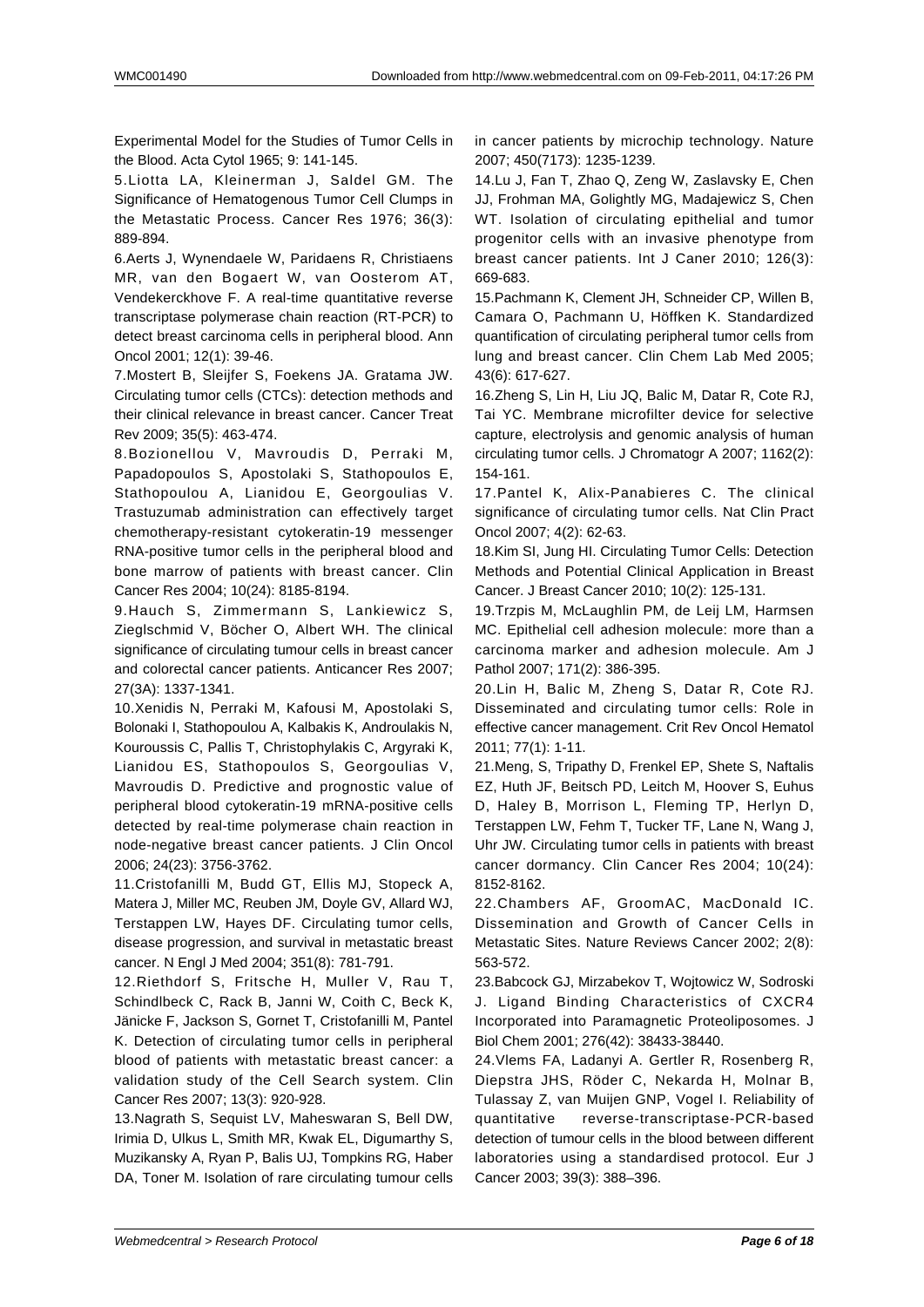25.Woelfle U, Breit E, Zafrakas K, Otte M, Schubert F, Müller V, Izbicki JR, Löning T, Pantel K. Bi-specific immunomagnetic enrichment of micrometastatic tumour cell clusters from bone marrow of cancer patients. J Immunol Methods 2005; 300(1-2): 136–145. 26.Ring AE, Zabaglo L, Ormerod MG, Smith IE, Dowsett M. Detection of circulating epithelial cells in the blood of patients with breast cancer: comparison of three techniques. Br J Cancer 2005; 92(5): 906–912.

27. Caldwell CW. Preservation of B-cell associated surface antigens by chemical fixation. Cytometry 1994: 16(3): 243-249.

28. Hicks DJ, Johnson L, Mitchell SM, Gough J, Cooley WA, La Ragione RM, Spencer YI, Wangoo A. Evaluation of zinc salt based fixatives for preserving antigenic determinants for immunohistochemical demonstration of murine immune system cell markers. Biotech Histochem 2006; 81(2): 23-30.

29. Terstappen LW, Rao C, Gross S, Weiss AJ. Peripheral blood tumor cell load reflects the clinical activity of the disease in patients with carcinoma of the breast. Int J Oncol 2000; 17(3): 573-578.

30. Racila E, Euhus D, Weiss AJ, Rao C, McConnell J, Terstappen LW, Uhr JW. Detection and characterization of carcinoma cells in the blood. Proc Natl Acad Sci U S A 1998; 95(8): 4589-4594.

31.Miller MC, Doyle GV, Terstappen LWMM. Significance of Circulating Tumor Cells Detected by the CellSearch® System in Patients with Metastatic Breast Colorectal and Prostate Cancer. J Oncol 2010. doi:10.1155/2010/617421.

32.Coumans FA, Doggen CJ, Attard G, de Bono JS, Terstappen LW. All circulating EpCAM+CK+CD45 objects predict overall survival in castration-resistant prostate cancer. Ann Oncol 2010; 21: 1851-1857.

33. Antolovic D, Galindo L, Carstens A, Rahbari N, Büchler NW, Weitz J, Koch M. Heterogeneous detection of circulating tumor cells in patients with colorectal cancer by immunomagnetic enrichment using different EpCAM-specific antibodies. BMC Biotechnol. 2010; 10: 35.

34. Gires O, Bauerle PA. EpCAM as a target in cancer therapy. Clin Oncol. 2010; 28(15): e239-40; author reply e241-2. Epub 2010 Apr 12.

35.Thurm H, Ebel S, Kentenich C, Hemsen A, Riethdorf S, Coith C, Wallwiener D, Braun S, Oberhoff C, Jänicke F, Pantel K. Rare Expression of Epithelial Cell Adhesion Molecule on Residual Micrometastatic Breast Cancer Cells after Adjuvant Chemotherapy. Clin Cancer Res 2003; 9(7): 2598–2604.

36.van der Phijm G. Epithelial plasticity, cancer stem cells and bone metastasis formation. Bone 2010;doi:10.1016/j bone.2010.07.023.

37.Pauli C, Münz M, Kieu C, Mack B, Breinl P,

Wollenberg B, Lang S, Zeidler R, Gires O. Tumor-specific glycosylation of the carcinoma-associated epithelial cell adhesion molecule EpCAM in head and neck carcinomas. Cancer Lett 2003; 193(1): 25–32.

38.Singh R, Bandyopadhyay D. MUC1: a target molecule for cancer therapy. Cancer Biol Ther 2007; 6(4): 481-486.

39.Krivacic RT, Ladanyi A, Curry DN, Hsieh HB, Kuhn P, Bergsrud DE, Kepros JF, Barbera T, Ho MY, Chen LB¶, Lerner RA, Bruce RH. A rare-cell detector for cancer. Proc Natl Acad Sci U S A 2004; 101(29): 10501–10504.

40. Lara O, Xiaodong T, Zborowski M, Chalmers JJ. Enrichment of rare cancer cells through depletion of normal cells using density and flow-through, immunomagnetic cell separation. Exp Hematol 2004; 32(10): 891–904.

41. Yang L, Lang JC, Balasubramanian P, Jatana KR, Schuller D, Agrawal A, Zborowski M, Chalmers JJ. Optimization of an Enrichment Process for Circulating Tumor Cells From the Blood of Head and Neck Cancer Patients Through Depletion of Normal Cells. Biotechnol Bioeng 2009; 102(2): 521-534.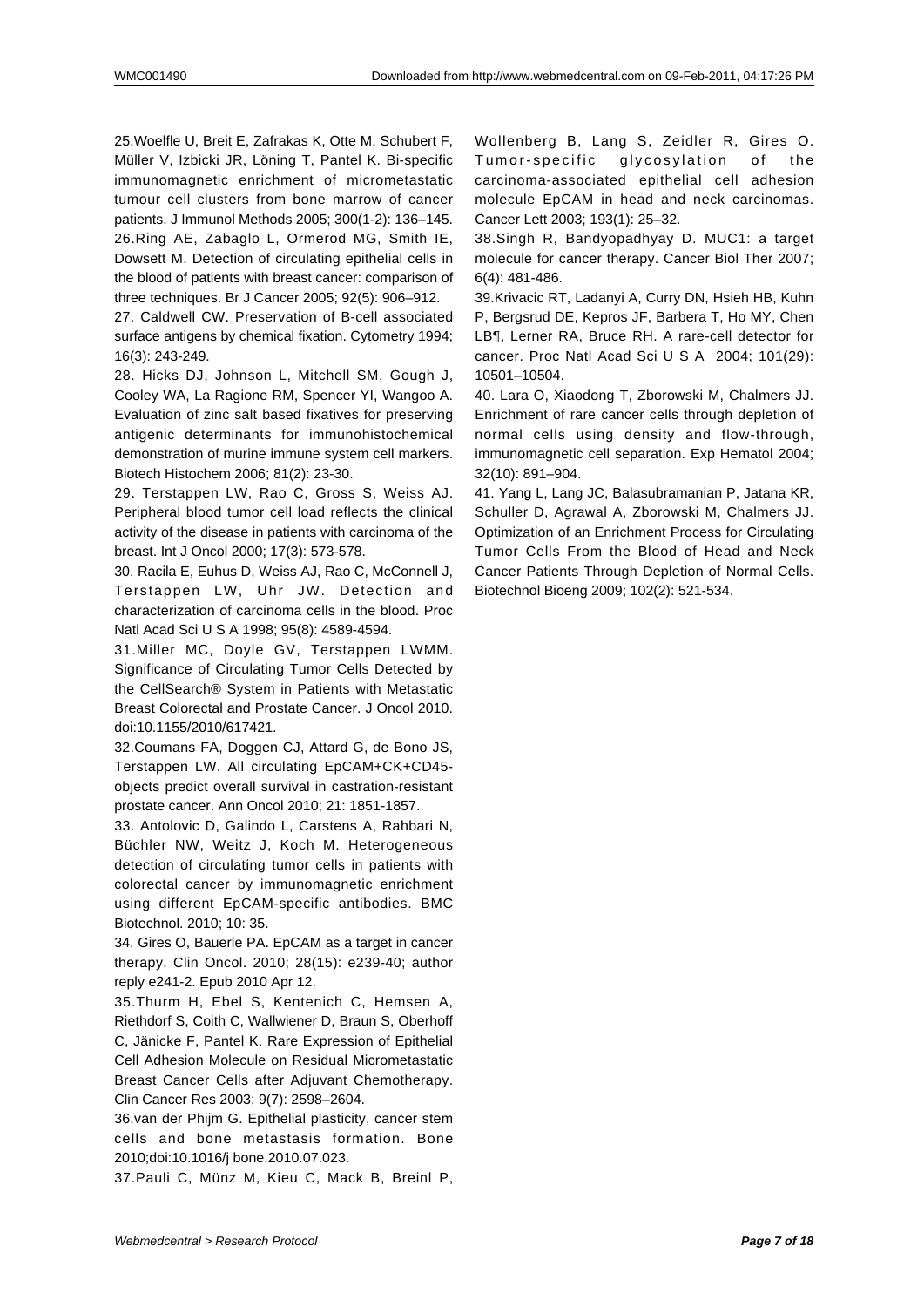#### Illustration 1

Flow chart of the approach for detection of live and dead circulating epithelial tumor cells.

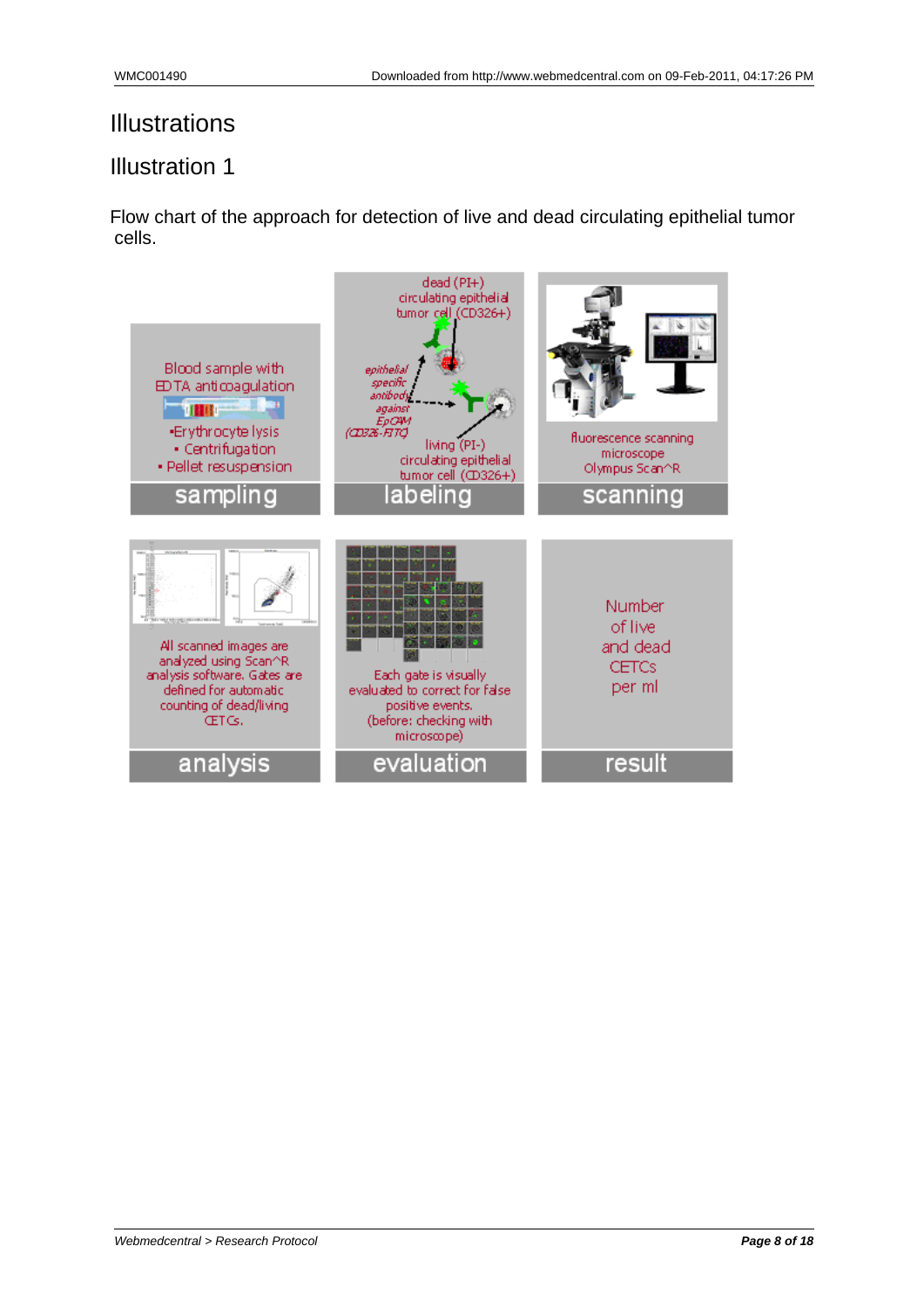Box plot of the range of numbers of EpCAM positive events detected from the SBCT and the CellSaveî tubes.

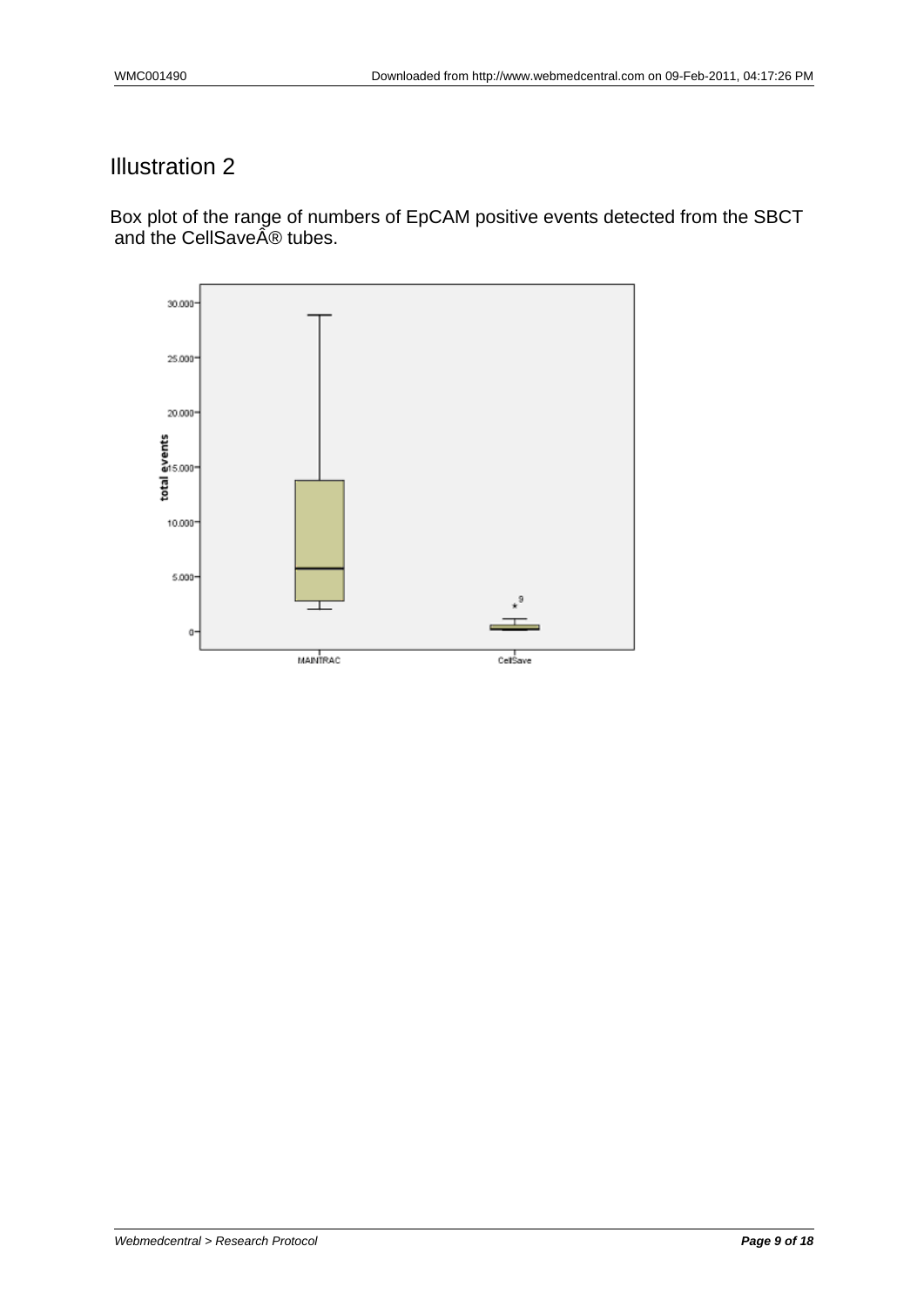Correlation between total EpCAM positive events from duplicate preparations from blood drawn either into SBCT or CellSave A, A® tubes. a) Duplicate preparations according to the MAINTRAC $\tilde{A}$ , $\hat{A}$ ® approach show a high correlation (R2 = 0.89) and a high consistency ( $y = 1,09$ ) whereas b) the correlation between duplicate preparations from the CellSave $\tilde{A}$ , $\hat{A}$ ® tubes is still high (R2 = 0.81) but less consistent  $(y = 0.4)$ .

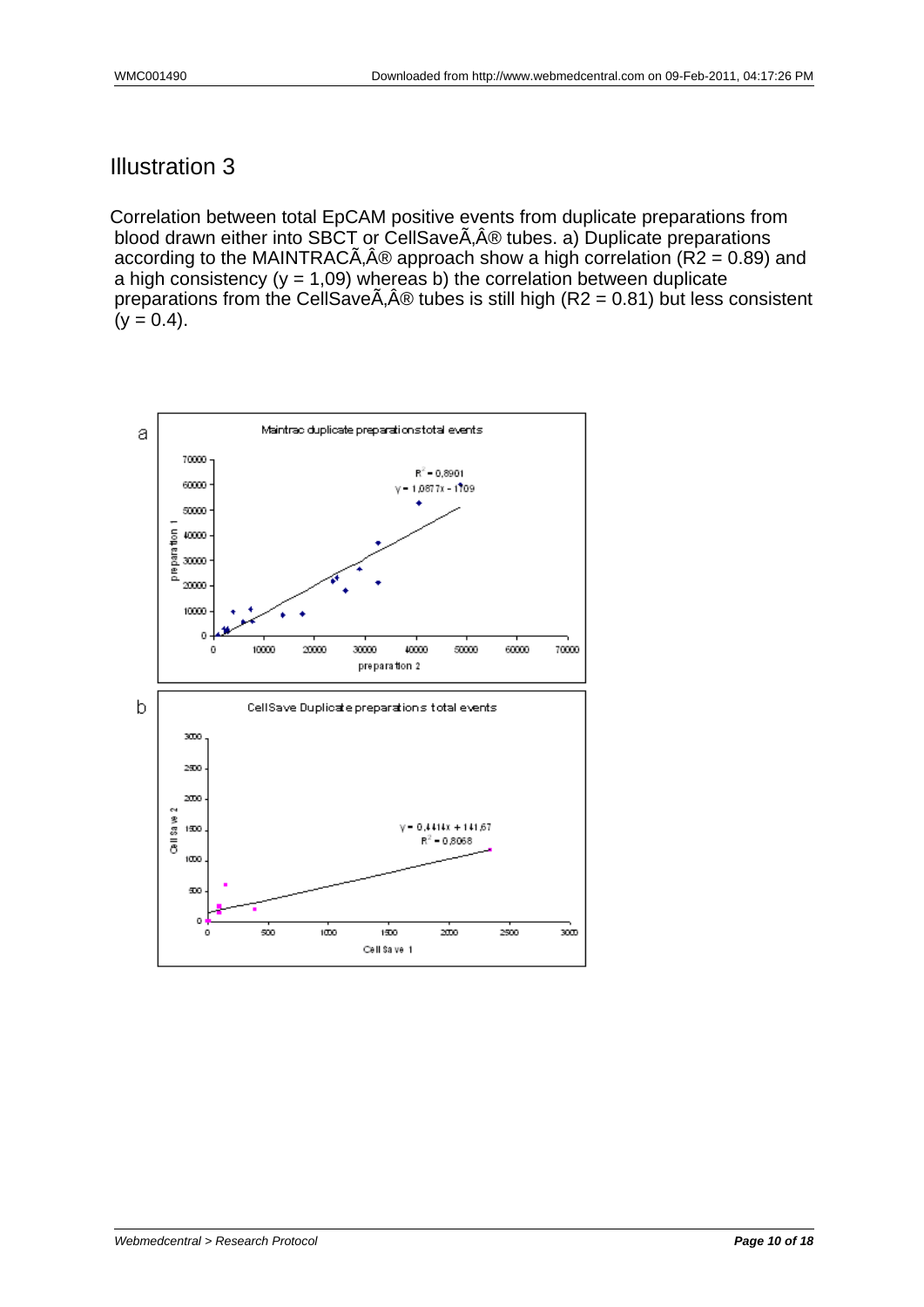Correlation between total events detected from the SBCT and the CellSave $\hat{A}\circledast$  tubes; there is a high correlation between both approaches (R2 = 0.92) but with a tenfold lower detection rate from the CellSaveî tubes.

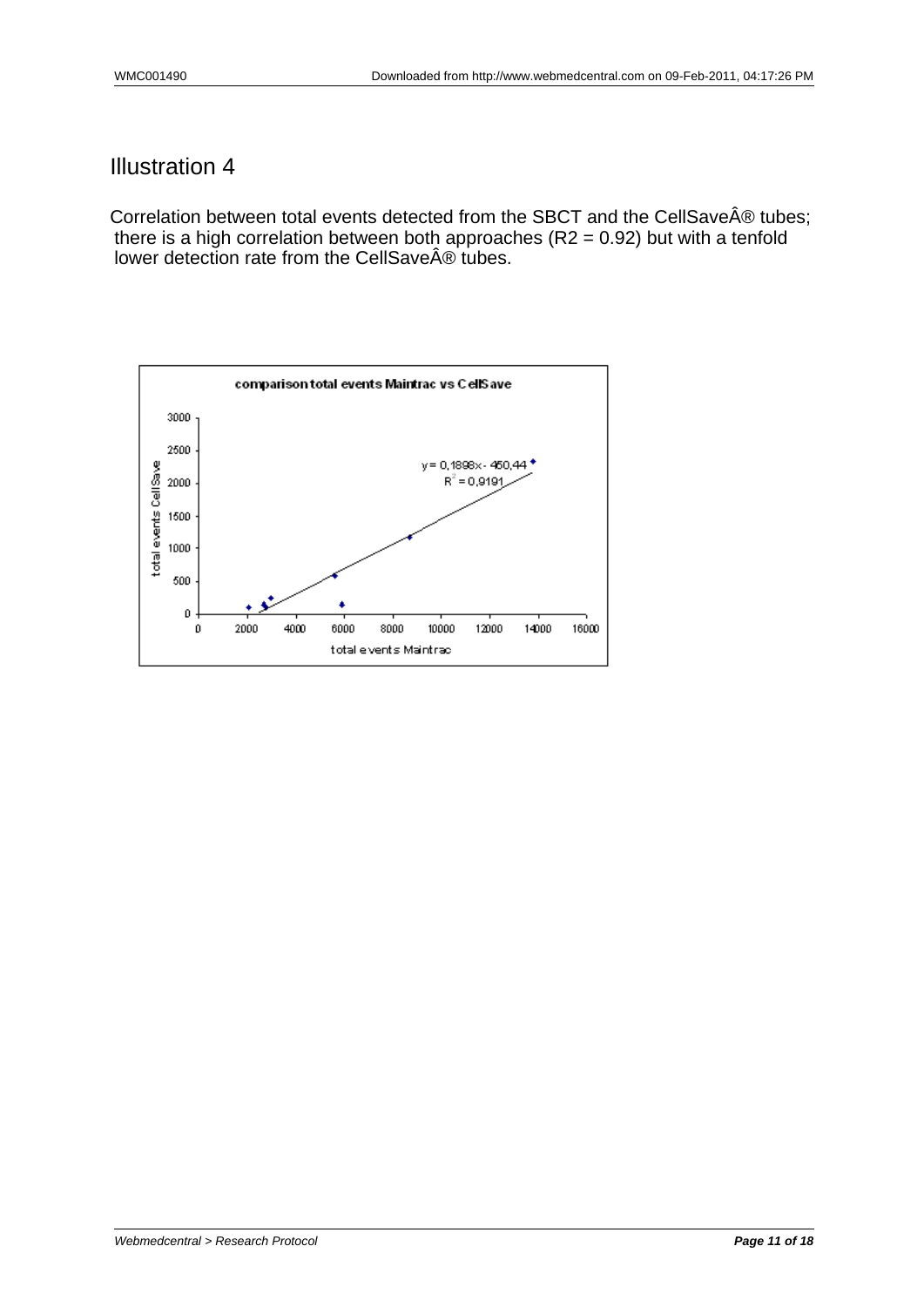Demonstration of a gallery of cells from two preparations of one patient using the MAINTRAC® approach (upper two panels) showing the highly conserved morphology of the cells and their different staining patterns and from the same patient cell-like events recovered from the CellSave $\tilde{A}$ ,  $\hat{A} \circledR$  tubes.







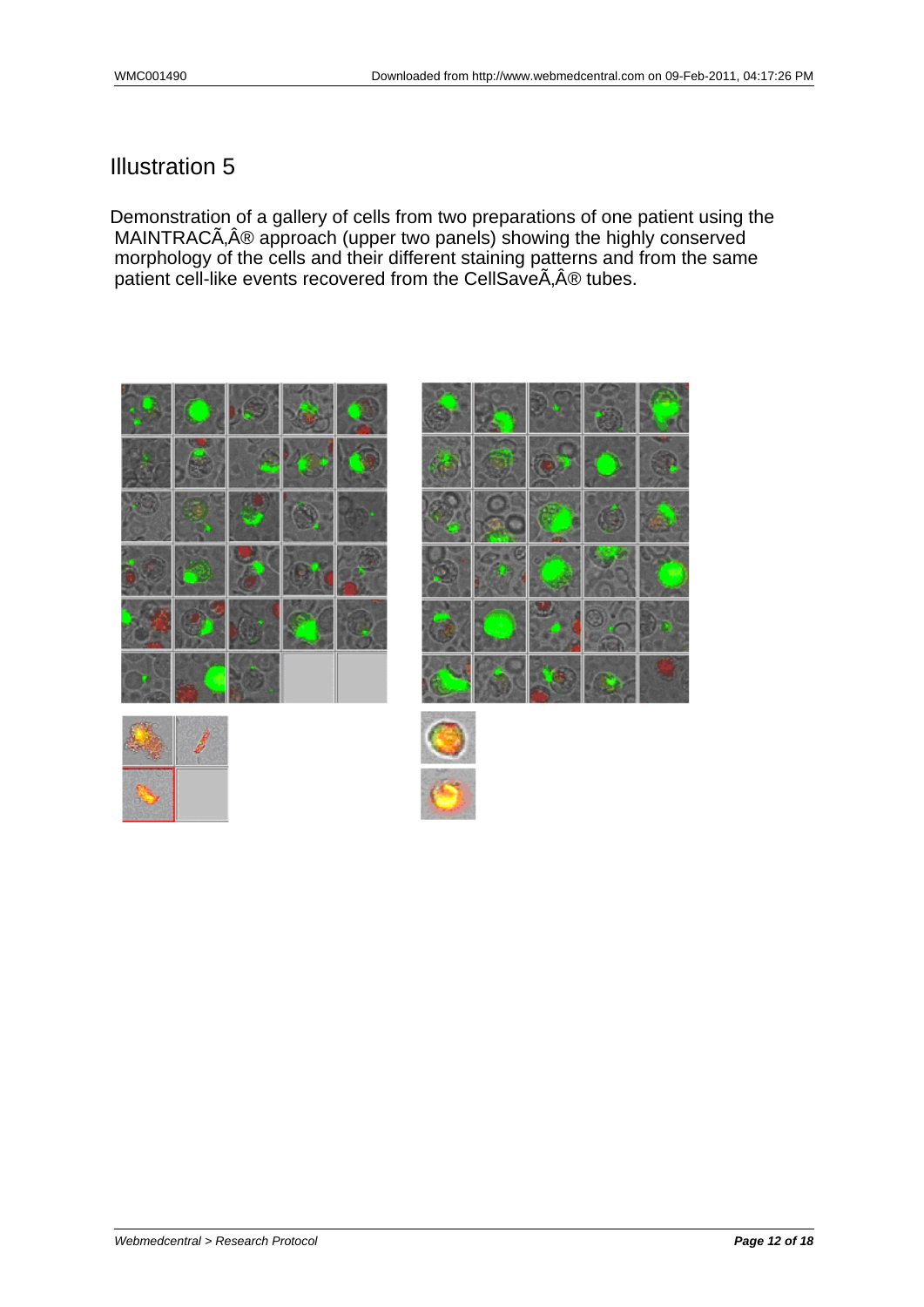Correlation between a) total EpCAM positive events and vital cells from blood drawn into SBCT or b) positive events and cellular elements from blood drawn into CellSave® tubes.

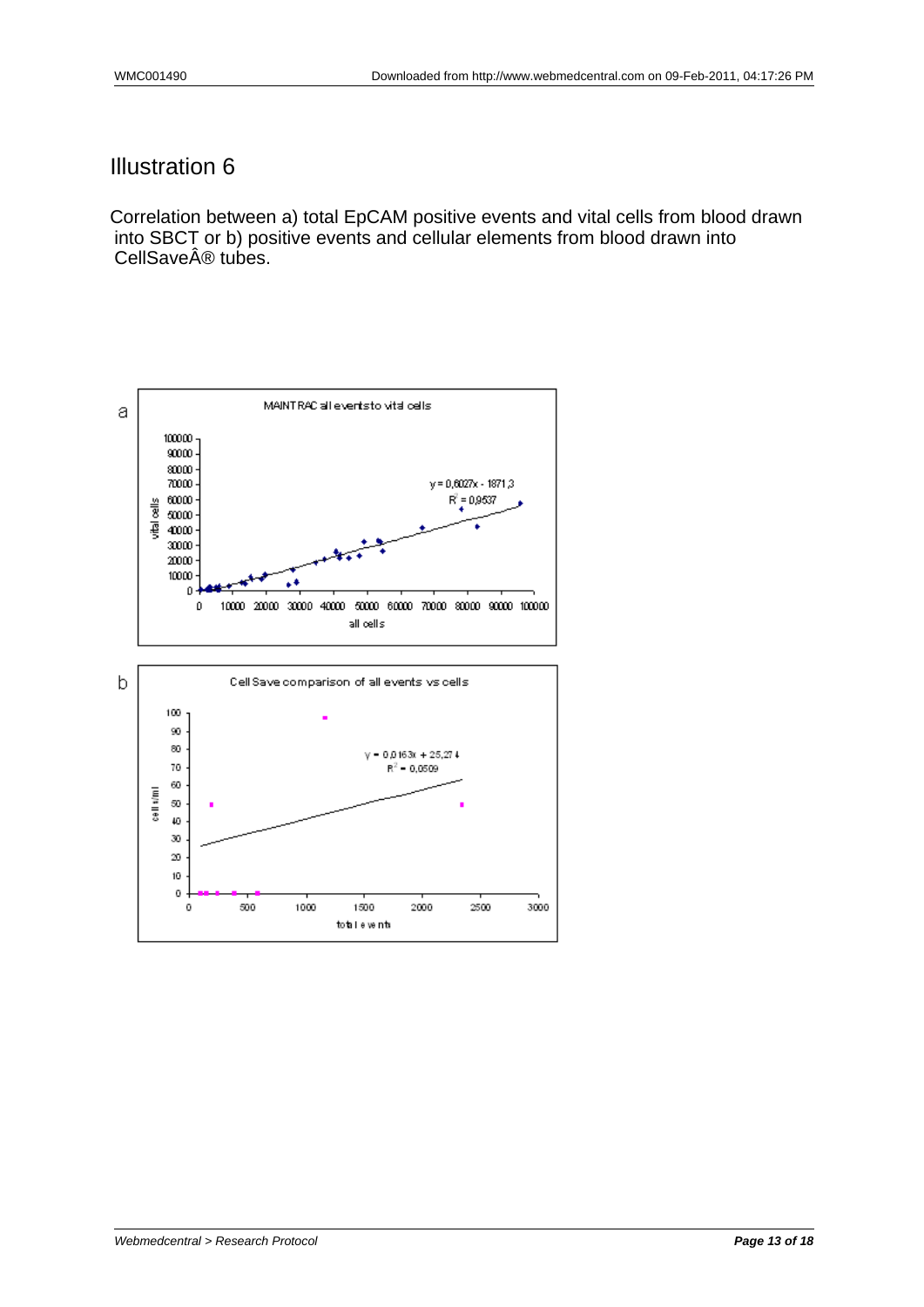Correlation between vital cells from duplicate preparations from blood drawn either into SBCT or CellSaveî tubes.

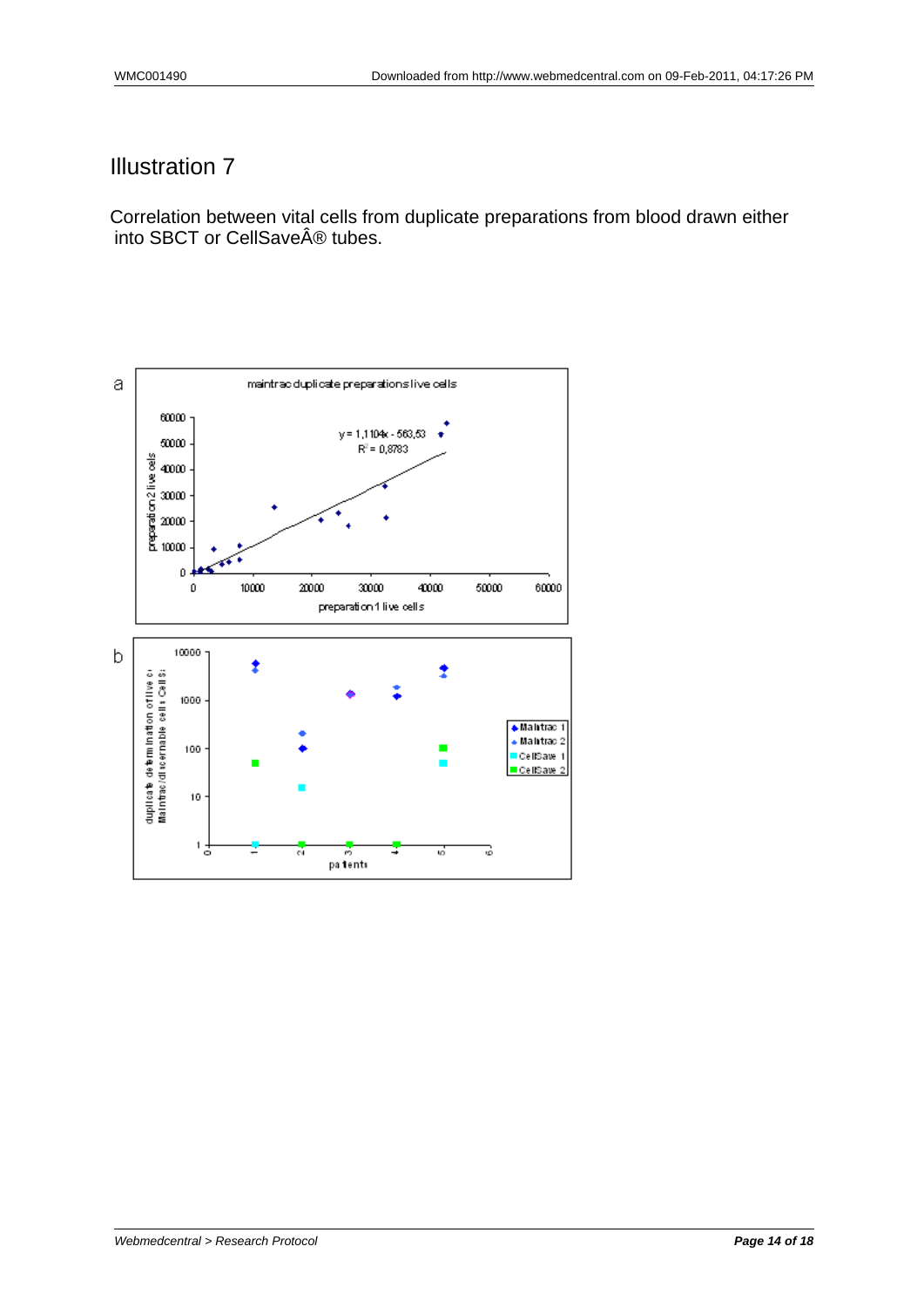a): Box plot of the range of numbers of vital cells (MAINTRAC®) and cellular elements (CellSave® tubes). b) Correlation between vital cells from blood drawn into SBCT or cellular elements from blood drawn into CellSave $\hat{A} \circledR$  tubes with a very poor correlation ( $R2 = 0.17$ ) between both approaches.

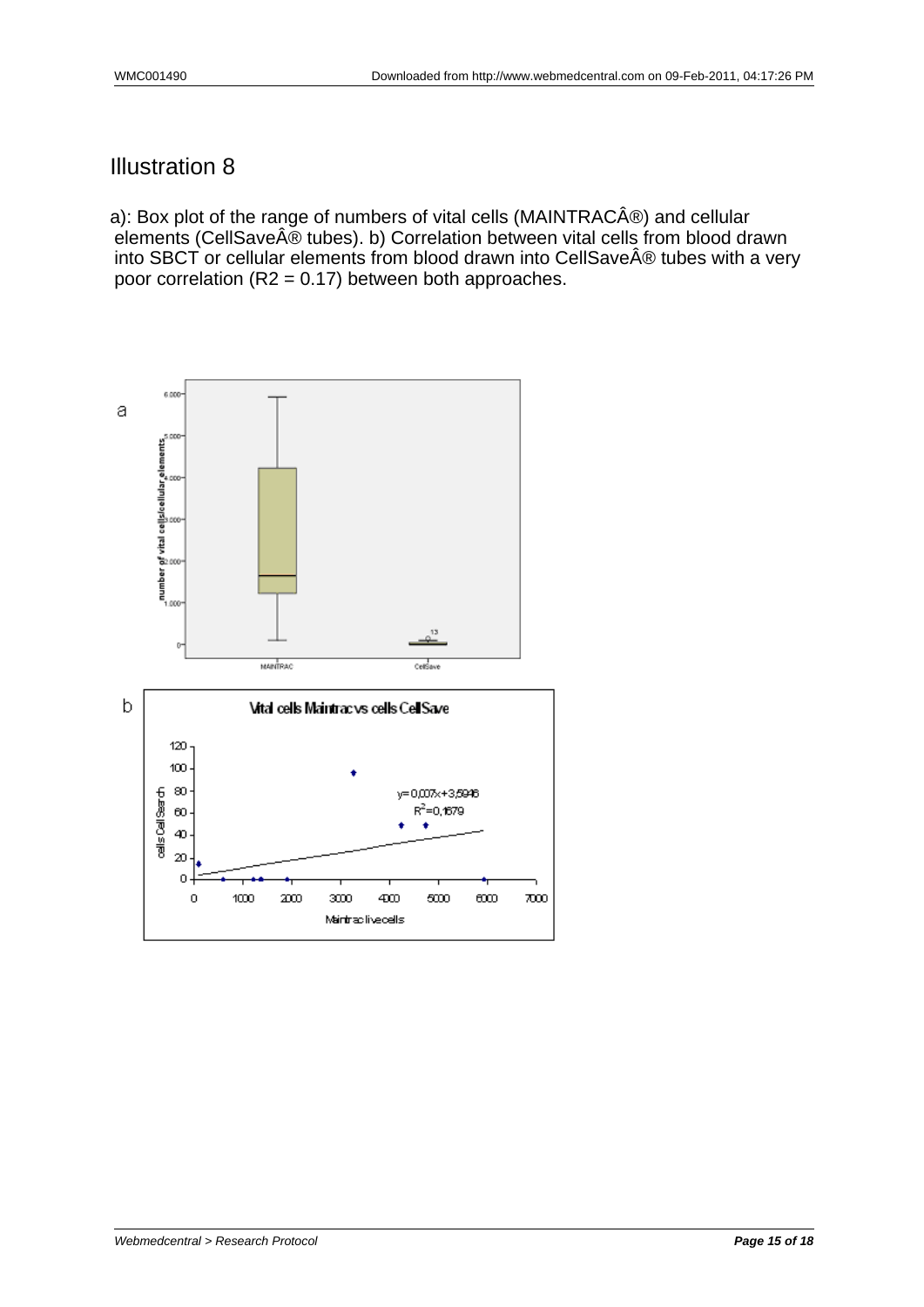#### Cell loss during cell preparation: comparison of Comparison between EpCAM positive events and cells detected from SBCT and CellSave® tubes.

MAINTRAC® and CellSearch® approach

|                  | MAINTRAC <sup>®</sup> )<br>lowest/ml | highest/ml | CellSearch®<br>lowest/ml | highest/ml | Recovery %               | T-Test 2sided |
|------------------|--------------------------------------|------------|--------------------------|------------|--------------------------|---------------|
| total events     | 2051                                 | 28875      | 97                       | 2343       |                          |               |
| mean             | 10002                                |            | 542                      |            | 5,41896492               | p=0,014       |
| vital cells/cell |                                      |            |                          |            |                          |               |
| elements         | 101                                  | 5925       | 0                        | 97         |                          |               |
| mean             | 2474                                 |            | 20                       |            | 0,80840744               | p=0,003       |
|                  |                                      |            | CellSearch®              |            |                          |               |
| cells            |                                      |            | 0                        | 2,4        | magnetic bead enrichment |               |
| mean             |                                      |            | 0,97777778               |            | 4,88888889               |               |

Illustration 9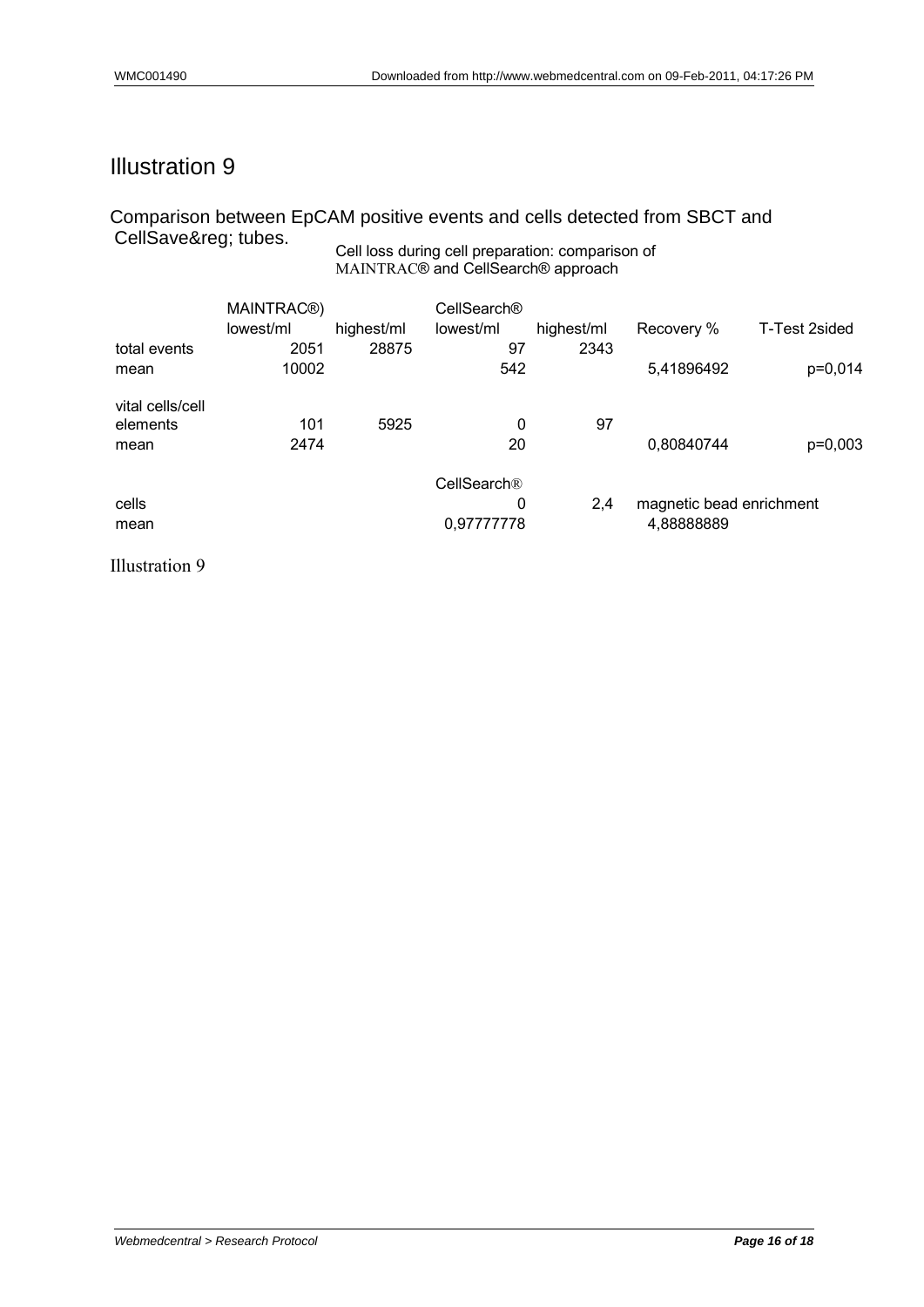# Reviews

### Review 1

## **Review Title:** Comparing Sequential Steps For Detection Of Circulating Tumor Cells: More Specific Or Just Less Sensitive?

Posted by Pro[f. Eman I El-Abd on 09 Feb 2011 04:17:26 PM GMT](#page--1-0)

|                | Is the subject of the article within the scope of the subject category?                                                                                 | Yes |
|----------------|---------------------------------------------------------------------------------------------------------------------------------------------------------|-----|
| 2              | Are the interpretations / conclusions sound and justified by the data?                                                                                  | Yes |
| 3              | Is this a new and original contribution?                                                                                                                | Yes |
| 4              | Does this paper exemplify an awareness of other research on the topic?                                                                                  | Yes |
| 5              | Are structure and length satisfactory?                                                                                                                  | Yes |
| 6              | Can you suggest brief additions or amendments or an introductory statement that will increase<br>the value of this paper for an international audience? | Yes |
| $\overline{7}$ | Can you suggest any reductions in the paper, or deletions of parts?                                                                                     | No. |
| 8              | Is the quality of the diction satisfactory?                                                                                                             | Yes |
| 9              | Are the illustrations and tables necessary and acceptable?                                                                                              | No. |
| 10             | Are the references adequate and are they all necessary?                                                                                                 | Yes |
| 11             | Are the keywords and abstract or summary informative?                                                                                                   | Yes |

#### **Rating:** 7

#### **Comment:**

I suggest:

1. Adding more information about the clinical and pathological data of the patients since the number of CTCs depends on the stage of the tumor.

- 2. Using gold standard technique such as IHC to justify for the number of the detected tumor cells
- 3. Consider the presence of ~20% of EpCAM negative cells
- 4. Blood samples from normal volunteers, patients with benign breast lesions would be advantageous.

#### **Competing interests:** No

#### **Invited by the author to make a review on this article? :** No

#### **Experience and credentials in the specific area of science:**

I have worked on CTCs from body fluids in bladder and colorectal cancer. I also worked on circulating RNA in breast cancer.

#### **Publications in the same or a related area of science:** Yes

**How to cite:** El-Abd E.Comparing Sequential Steps For Detection Of Circulating Tumor Cells: More Specific Or Just Less Sensitive? [Review of the article 'Comparing Sequential Steps For Detection Of Circulating Tumor Cells: More Specific Or Just Less Sensitive? ' by ].WebmedCentral 2011;2(2):WMCRW00451